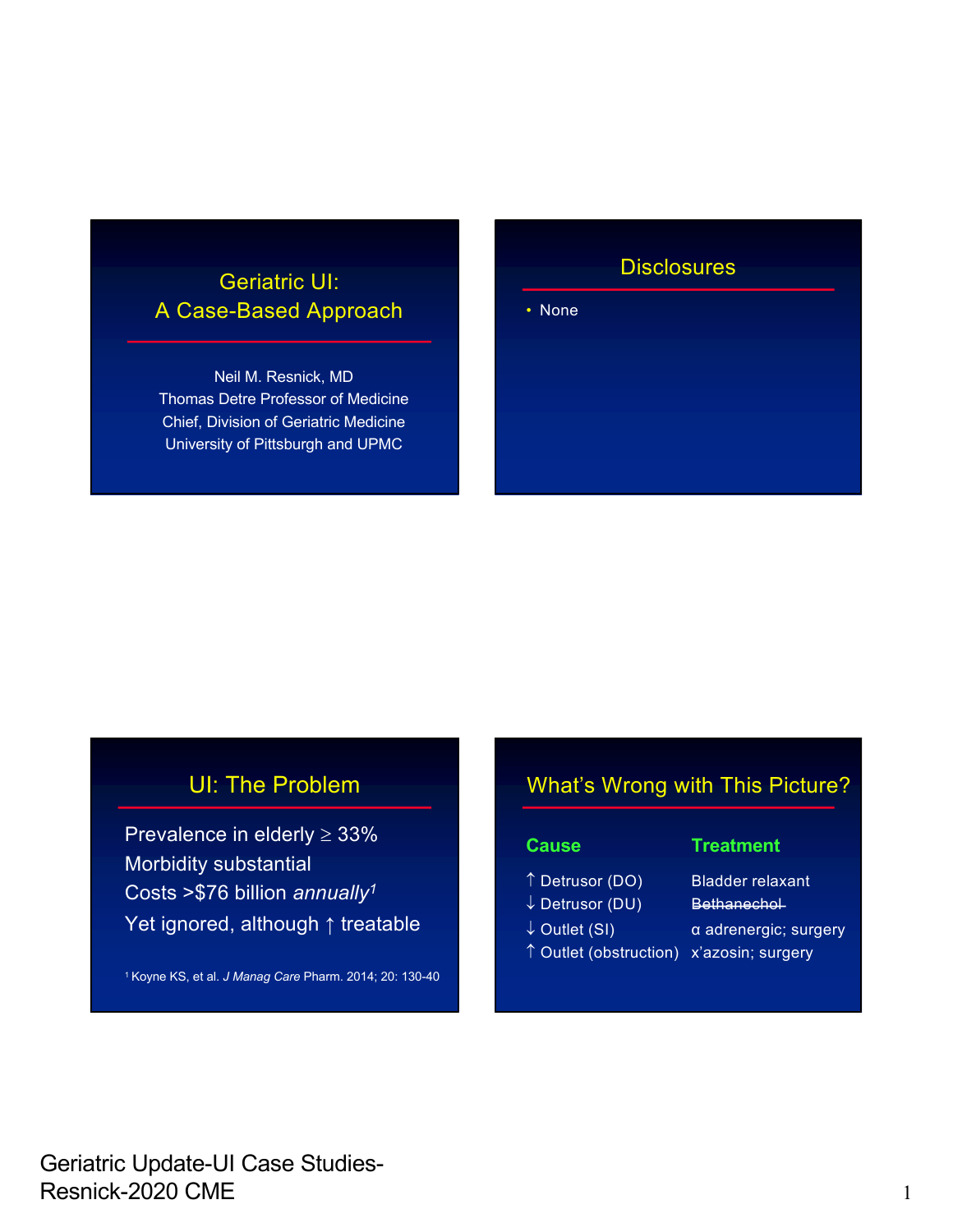### It Doesn't Account for the Changes of Normal Aging!

#### Continence Requires

**Mentation Mobility Motivation** Manual Dexterity Urinary Tract Function

### CNS Changes in *Continent* Elders

Compared with younger adults

- $\downarrow$  activation of the R insula
- $\cdot$   $\downarrow$  activation of anterior cingulate gyrus
- $\cdot$   $\uparrow$  deactivation of medial pre-frontal cortex

#### Impact

- $\downarrow$  ability to sense bladder filling
- $\cdot$   $\downarrow$  ability to suppress bladder contractions

Griffiths et al *J Urol* '05; Tadic *Neuroimage* '09

### LUT Changes in *Continent* Elders

#### **Increased**

- Detrusor
- **Overactivity** • Nocturnal urine
- output • BPH
- PVR (< 100 ml)
- Bacteriuria
- **Decreased**
- Bladder contractility
- Bladder sensation
- Sphincter strength (F)

#### **Unchanged**

- Bladder capacity
- Bladder compliance

Resnick *NeuroUrodyn* 1996, Pfisterer *JAGS* 2006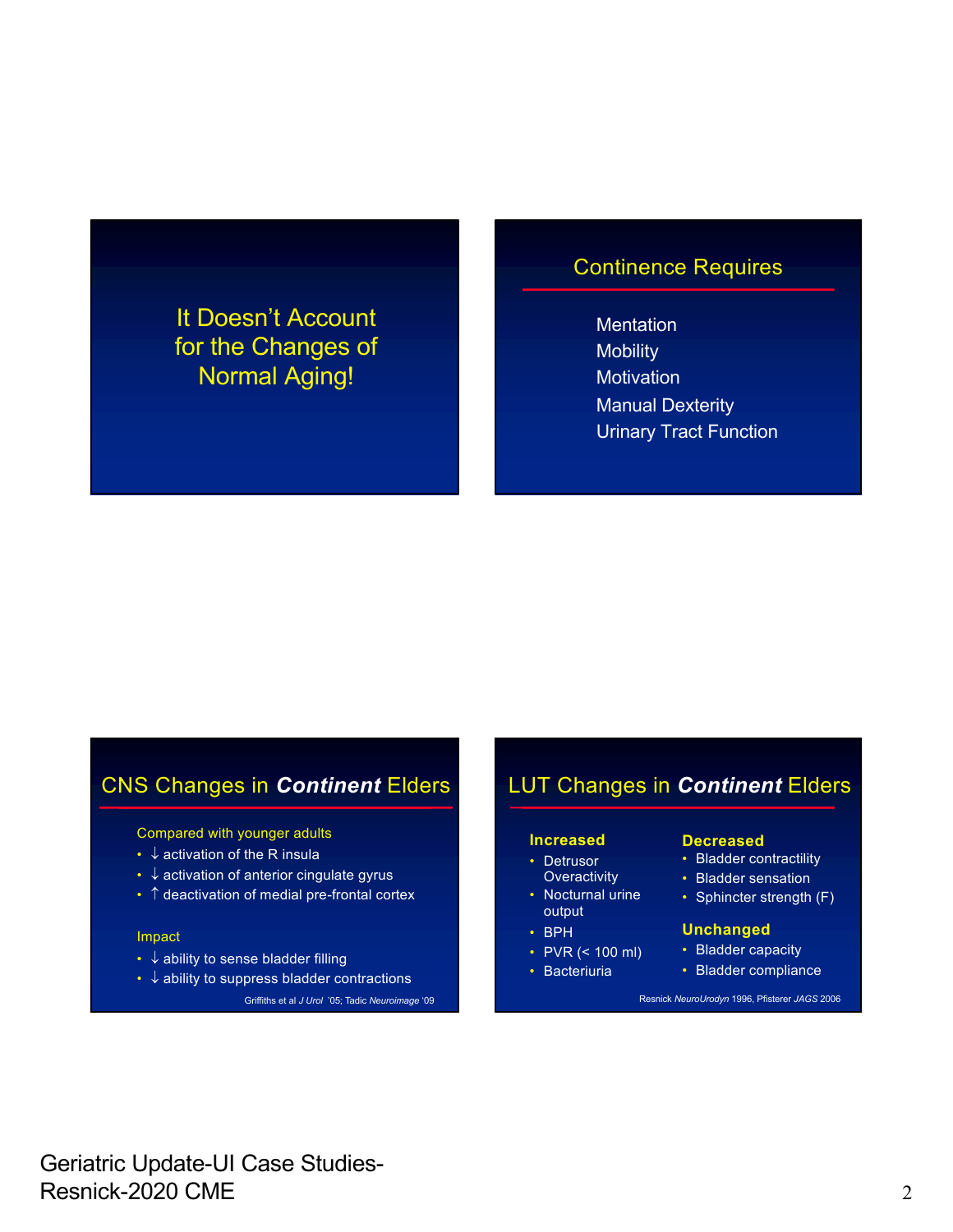### LUT in *Continent* Elderly

| Condition*                     | ℆                 |
|--------------------------------|-------------------|
| Detrusor Overactivity (DO)     | 48                |
| Obstruction (men)              | 53                |
| Underactive Detrusor           | 13                |
| <b>Normal</b>                  | 18                |
|                                |                   |
| includes coexisting conditions | Resnick, NUD 1995 |

#### **Thus**

Geriatric continence results *not* from *normal* lower urinary tract (LUT) function but *despite abnormal* LUT function



### Rationale for a Different Paradigm

#### **Young**

• *Single* "*cause"*: LUT

• Diagnostic testing to determine **LUT** *cause* • Rx LUT "diagnosis"

#### **Elderly**

- *Many* "*contributors"*: LUT, medical diz's, drugs,  $\downarrow$  function
- Clinical eval'n first step
- Rx all "*contributors*"
- If fails, consider testing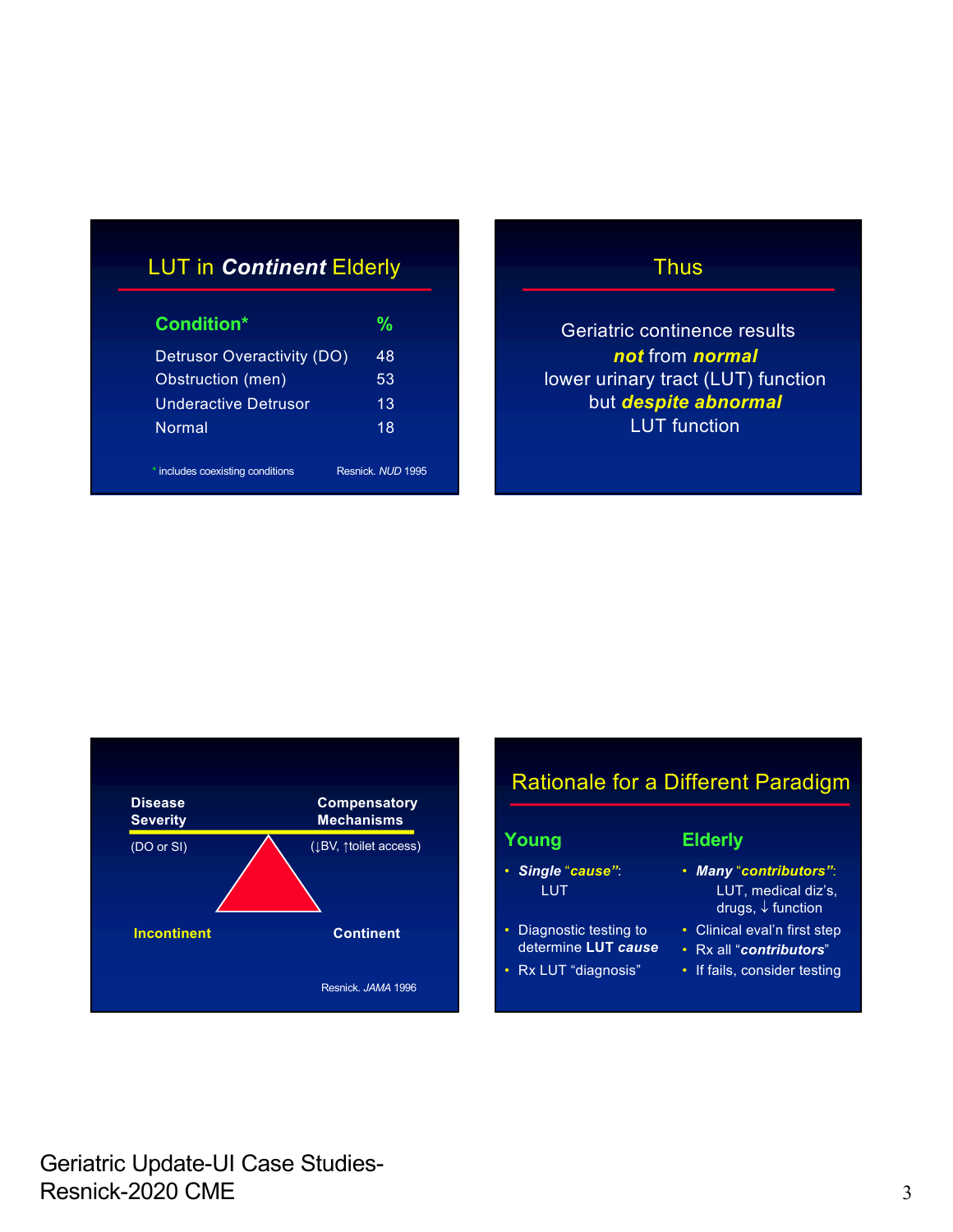

89 yo F with cough-associated leakage. No precipitancy (i.e., "urgency") PMH: L MCA stroke, RA, UGI bleed, HTN Meds: HCTZ, atenolol, ACEI, Benadryl®, trazodone, oxycodone, iron, enema Exam: ↓sphincter; impxn; +ST, R h'paresis Void: 450 ml; PVR = 150 ml *Cause?*

| <b>Voiding Diary</b> |                |      |                          |
|----------------------|----------------|------|--------------------------|
| Time                 | <b>Wet/Dry</b> | Void | <b>Comments</b>          |
| 08:00                | D              | 100  |                          |
| 10:00                | W              | 400  | Cough $\rightarrow$ leak |
| 12:00                | D              | 125  |                          |
| 14:00                | D              | 40   | Cough; no leak           |

| Case 1: Rx                                                                                         |
|----------------------------------------------------------------------------------------------------|
| • Despite stroke, not urge UI but stress UI                                                        |
| • So Rx: α adrenergic, surgery? OR                                                                 |
| • Stress UI at high bladder volumes often                                                          |
| responds to keeping bladder less full                                                              |
| • Rx strategy (↓ load on sphincter):                                                               |
| - ↓ Blad Vol: disimpact; d/c Benadryl, Joxycodone;<br>Rx RA/add PT to ↑toileting, activity & sleep |
| - Stop cough: Discontinue ACEI $\rightarrow$ continent                                             |
| • Did not fix sphincter, but $\downarrow$ challenge                                                |

• Continence achieved without testing/SI Rx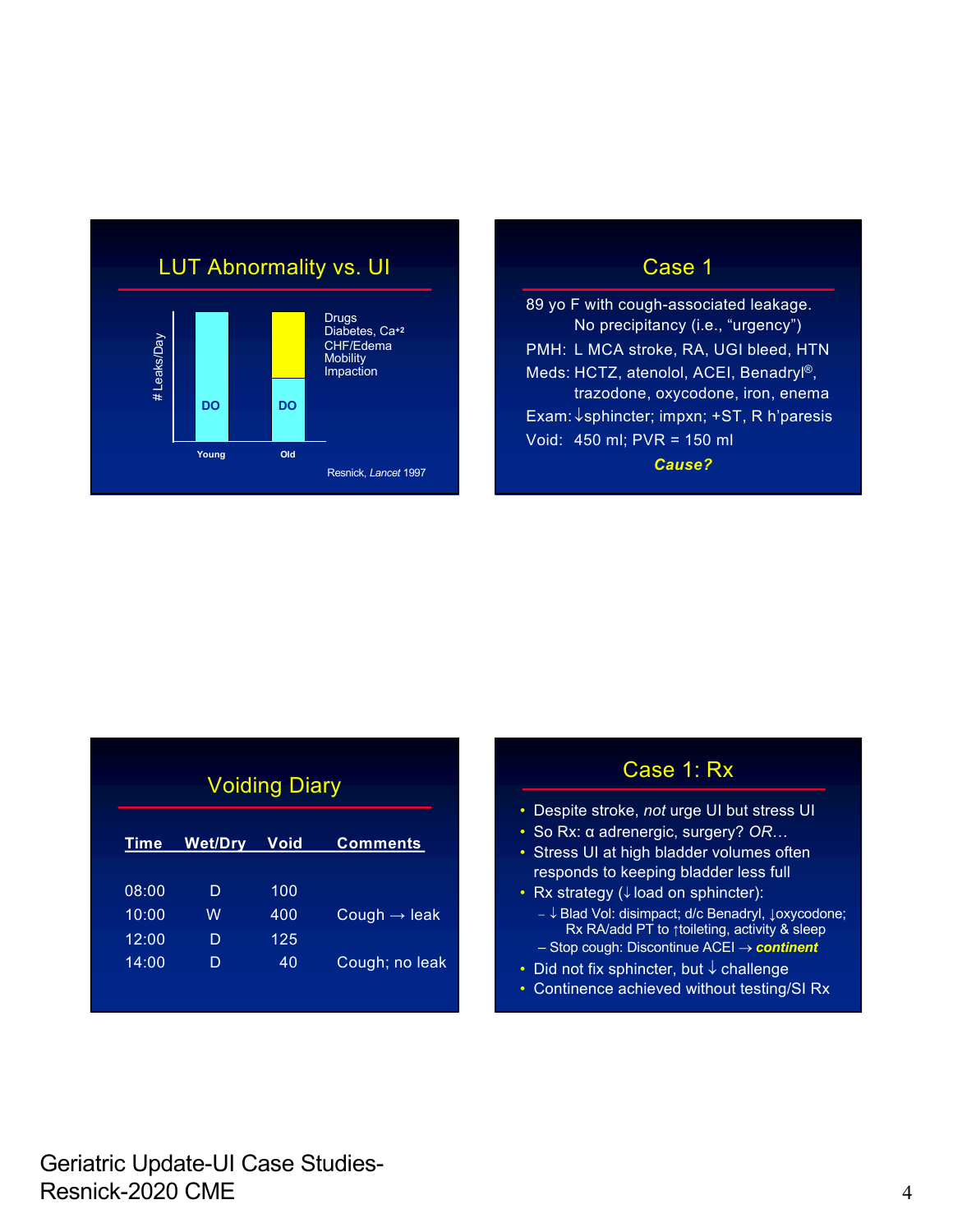83 yo woman w/nocturia and nightly urge UI PMH: Dementia, depression, HTN, OA, falls Meds:doxazosin, CCB, NSAID, imipramine PE: Orthostasis, edema, antalgic gait, - CHF, -ST, void 80 ml; PVR=10  $VD:$  Voids = 150 ml (day), 250 ml (night)

Output = 600 ml/day, 1200 ml/night *Cause?*

#### **Nocturia**

- Volume
- Sleep
- LUT

#### Case 2: Nocturia

#### Volume

• nocturnal polyuria (NP) due to Rxinduced edema (CCB, NSAID)

#### Sleep

• insomnia due to arthritis, NP

#### LUT

• DO

### Case 2: Rx

- Likely DO w/ 1impact b/c Jcompensatory: ↓ cognition, ↓ mobility, and nocturia. Rx all!
- Treatment plan:
	- Cognition: Stop imipramine (anticholinergic)
	- $-$  Mobility: Stop meds  $\rightarrow$  orthostasis and edema (doxazosin, imipramine, CCB); add PT, etc. – Rx nocturia, *if* still present *and* necessary
	-
- *Dry* and without a bladder relaxant Rx!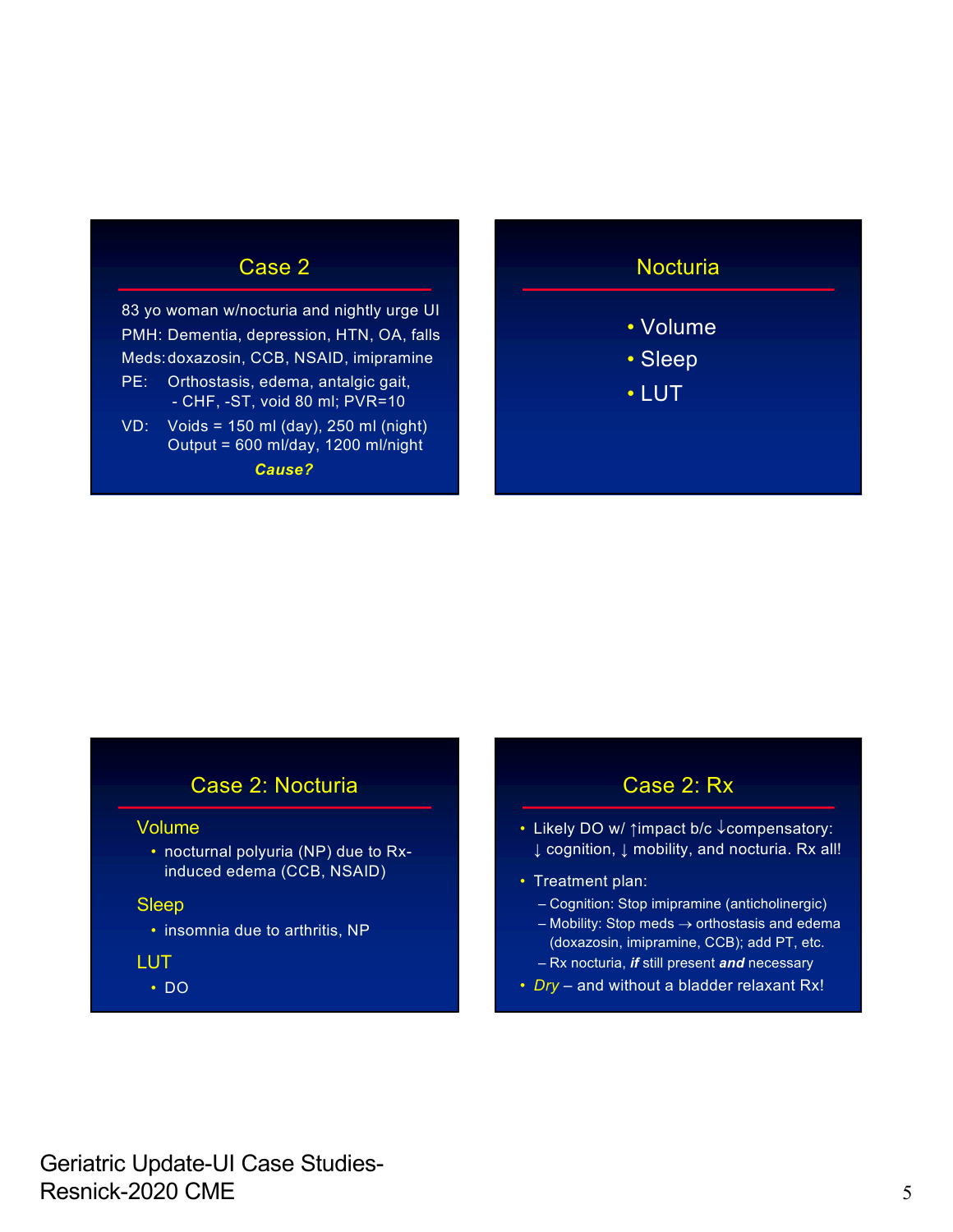## But what if a bladder relaxant is needed?

#### Detrusor Overactivity: Rx

Anticholinergic Bladder Relaxants (≈ equal) Oxybutynin (Ditropan<sup>®</sup> [IR, XL, patch, gel]) Tolterodine (Detrol<sup>®</sup> [LA]) Darifenacin (Enablex<sup>®</sup>) Solifenacin (Vesicare<sup>®</sup>) Trospium (Sanctura<sup>®</sup> XR) Fesoterodine (Toviaz<sup>®</sup>) Beta-3 Agonist: Mirabegron (Myrbetriq®) Can *combine* antichol + mirabegron (if need) Botox, Neuromodulation (SNS/PTNS)? DDAVP? *NO*

#### Antimuscarinics vs. Mirabegron

- Antimuscarinics proven effective, even in vulnerable and frail elderly
- Recent epidemiology studies: ↑Alz risk after years of use: possible 2% absolute ↑ risk at 15+ yrs *if* true, but may not be causal
- Mirabegron: likely equivalent efficacy and safe, even if CAD and HTN, but much less experience especially in vulnerable elderly

#### Case 3

76 yo woman with persistent urge UI PMH: OA (mild), HTN Meds: HCTZ, acetaminophen, oxybutynin PE: BP=126/70, MoCA=28, OA fingers Void diary: 2 episodes UUI/day voids q2-3 hr, normal volumes PVR: 55 ml

*Rx?*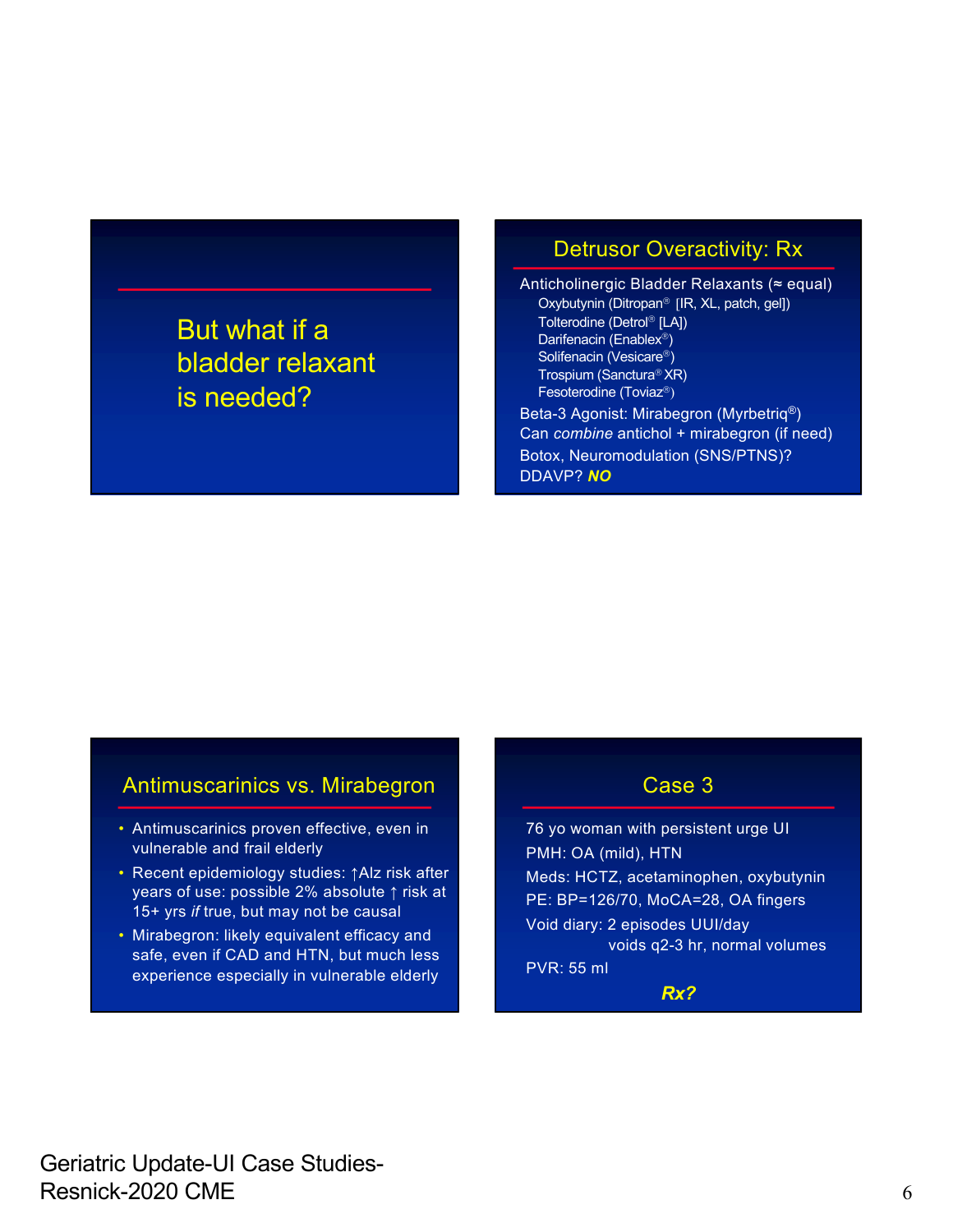- Urge UI without exacerbating features (e.g., ↓ function, polyuria, overflow)
- Some response to oxybutynin but desires more control
- PVR normal
- Rx: add mirabegron and monitor

#### Case 4

75 yo man with urge UI; UDS: no obstruction Voiding diary reveals: Voids every 1 - 2.5 hours

- Largest void = 300 ml
- PVR = 150 ml
- $24^{\circ}$  volume = ~3000 ml
- Dx: DHIC, normal TBV, ↑ output
- Rx:  $\downarrow$  fluid intake  $\rightarrow$  asymptomatic w/o Rx!

#### Detrusor Hyperactivity with Impaired Contractility (DHIC)

- Bladder is "spastic" but weak
- Most common cause of geriatric UI
- Implications:
	- Predisposes to urinary retention Mimics stress incontinence/obstruction Implications for treatment Implications about the cause?

Resnick & Yalla, JAMA 1987

#### Case 5

| 67 yo woman with UI, only when tired.<br>Occurs with activity. No precipitancy. |                                              |  |
|---------------------------------------------------------------------------------|----------------------------------------------|--|
|                                                                                 |                                              |  |
|                                                                                 | PMH: Viral T2-4 tr'verse myelitis w/AUR      |  |
| $O/E$ :                                                                         | PFM lax. Neuro ± normal. Mildly +ST          |  |
| VD:                                                                             | 6-7 voids/day, 0/noc, mild leak w/ex         |  |
| Flow:                                                                           | Weak, but continuous and $\uparrow$ w/strain |  |
| Void:                                                                           | Voided 300 ml; $PVR = 50$ ml                 |  |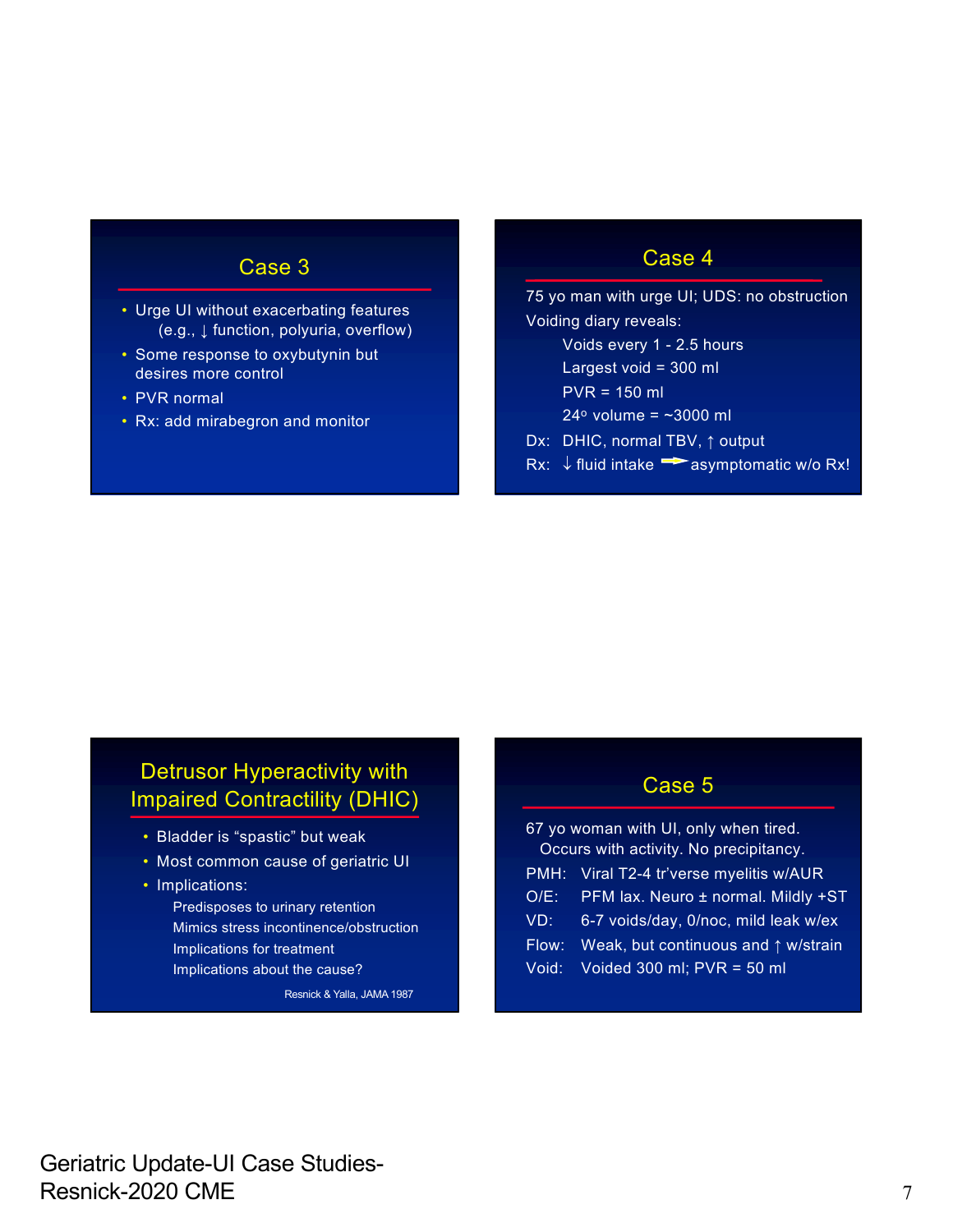#### Case 5: Rx

- Transverse myelitis ↑ risk DO and DSD but no evidence of either:
	- $-$  DO: 6-7 voids/24 $\degree$ , no precipitancy, TBV wnl, sleeps 7 hrs without voiding or leaking despite output >500 ml/night, and no gush even when PFM weak enough to allow SI.
	- DSD: no DO sx, normal proprioception, stream is continuous and ↑ with strain.
- Dx = UD + SI due to residual neuropathy
- Pessary restored continence; no UDS

#### Case 6

80 yo F with freq; no urgency; occ UI at *night* Voids q 2-3 hrs (day),1-1.5 hrs (night) No other symptoms. Bladder relaxant failed PMH: Mild cognitive impairment (MCI) Meds: amlodipine

VD: Voids 60-120 ml day and night Vol = 700 ml (day), 840 ml (night)

#### Case 6: Exam

Overweight, walks slowly with a cane  $MoCA = 22$ No CHF or edema Normal sacral sensation, tone, reflexes Stocking neuropathy Stress Test negative @ 70 ml; PVR=8 ml

#### Case 6: Discussion

Frequency likely not due to DO:  $-$  No urgency or day UI, despite  $\downarrow$  mobility Though neuropathy, not a factor: – Reliable urge at <100 ml – Small bladder capacity and ↓ residual Exacerbated by CCB (via nocturia)? Functional bladder contraction d/t habit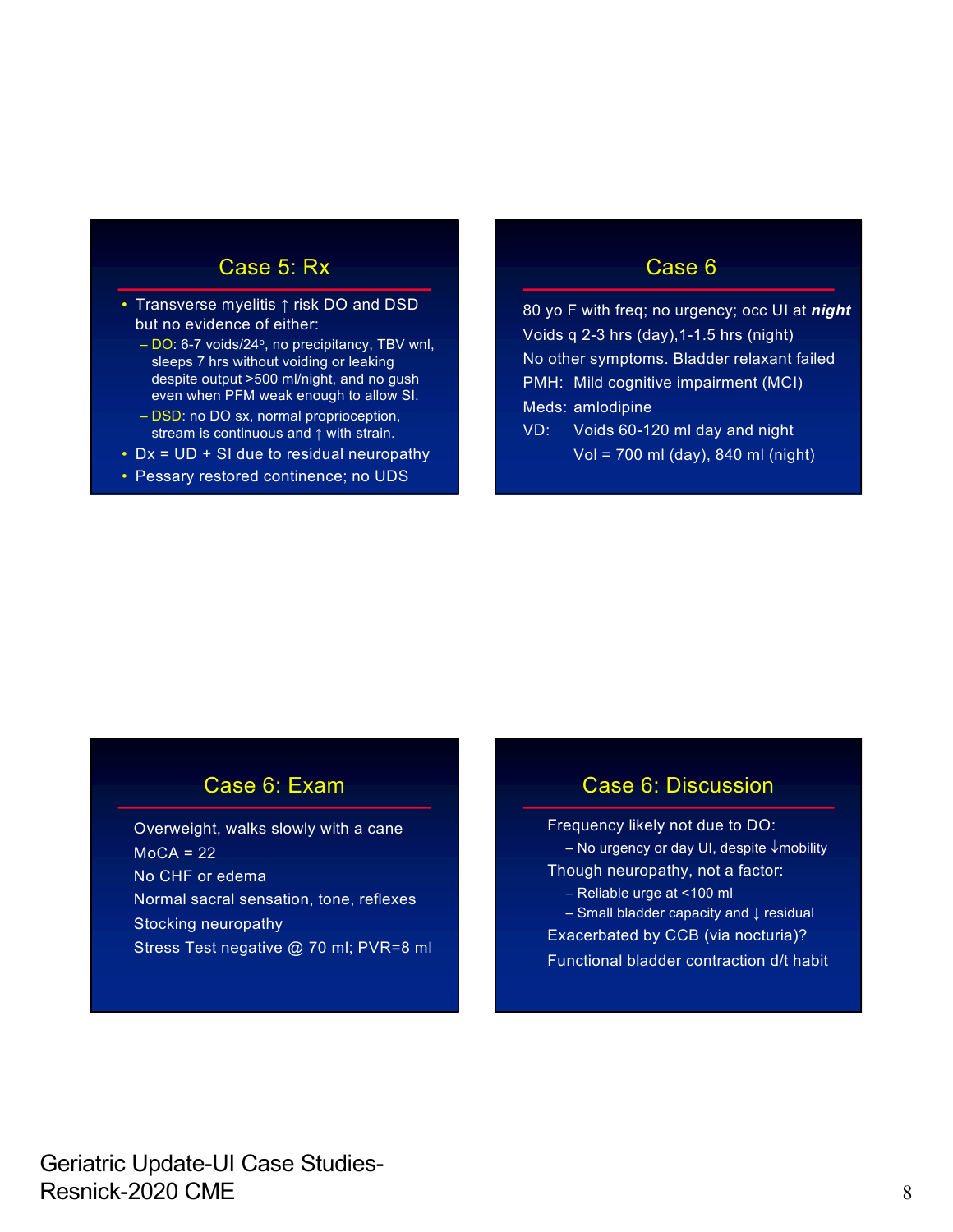#### Case 6: Rx

Progressively ↑ voided vol to 250 ml

Treated nocturia

- Substituted HCTZ for amlodipine
- No furosemide (no edema/CHF)
- *Not* DDAVP

Continent and normal voiding intervals

#### Problems with "Functional UI"

In functionally-impaired patients:

- UI not inevitable even if  $\downarrow$ mentat'n/mobility
- UI without LUT dysfunction is rare
- Obstrxn/SI common, potentially treatable
- Factors causing transient UI more likely

#### Case 7

90 yo M with Parkinsons developed urosepsis complicated by an NSTEMI. Several days later, agitated, confused, UI. PMH: CHF, moderate cognitive impairment Meds:haloperidol, furosemide, antibx

#### Case 7

O/E: Delirious, Parkinsonian, CHF, bladder distention, and impaction Labs: Unremarkable ECG: Unchanged, CXR: CHF PVR: 1000 ml Likely causes of his UI? Eval'n?

 $MI \rightarrow pain \rightarrow MS0<sub>4</sub> \rightarrow FI \rightarrow AUR \rightarrow delirium$